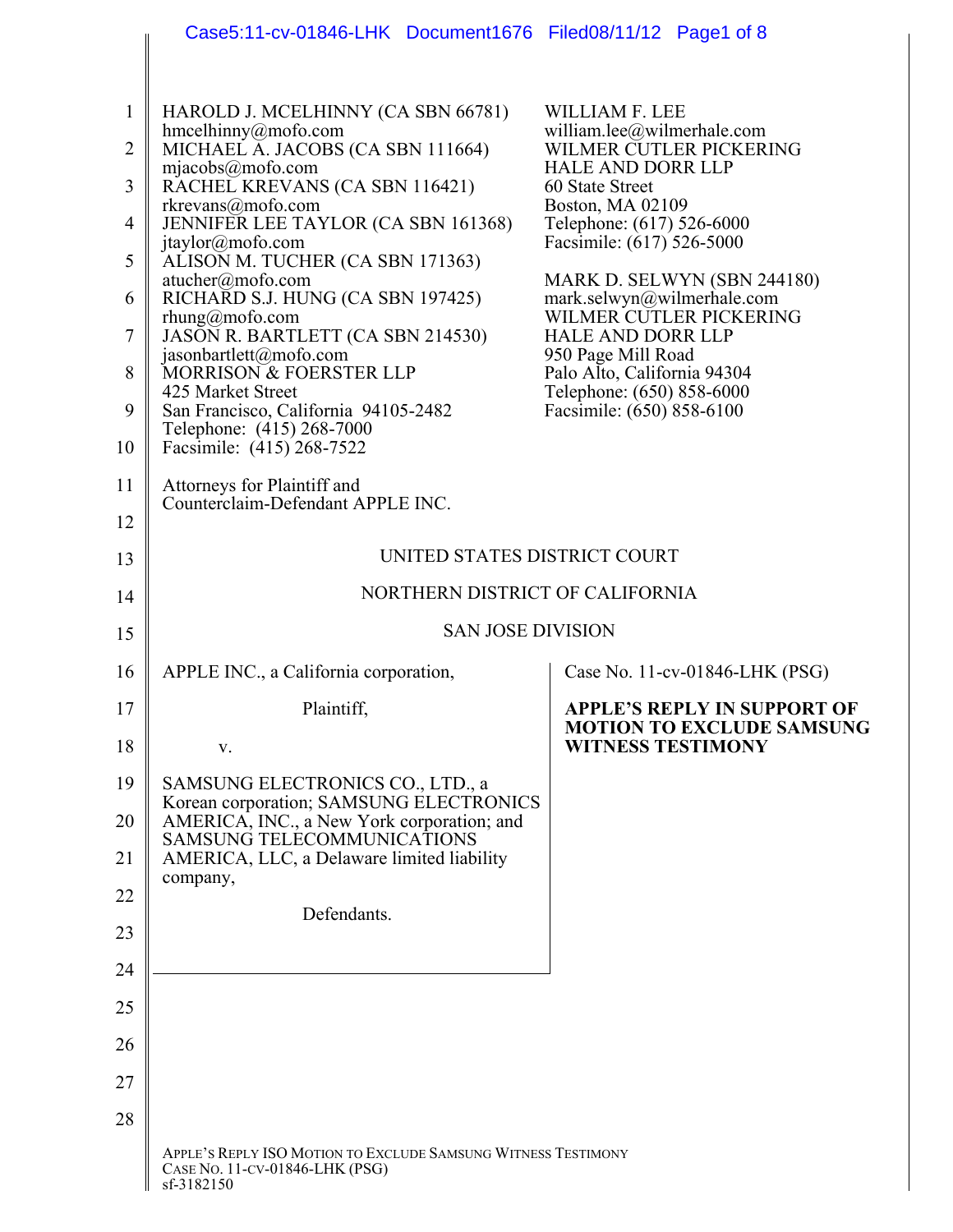# Case5:11-cv-01846-LHK Document1676 Filed08/11/12 Page2 of 8

| $\mathbf{1}$   | There is no way that a Samsung witness who was not involved in designing the accused                                                                       |
|----------------|------------------------------------------------------------------------------------------------------------------------------------------------------------|
| $\overline{2}$ | devices can offer any testimony that is relevant to this case. Samsung does not allege that                                                                |
| 3              | Hyoung-Shin Park has <i>any</i> personal knowledge of the creation of the designs of the accused                                                           |
| $\overline{4}$ | devices. Indeed, Samsung now admits that it "does not seek to introduce Ms. Park's testimony"                                                              |
| 5              | on the topic of the "design history of the Samsung products at issue." (Opp. at 7:1-3.) Samsung                                                            |
| 6              | intends to use Ms. Park to evade the Court's prior orders sustaining Apple's objections to the                                                             |
| 7              | untimely disclosed theories relating to the F700. Samsung plans to shoehorn all of its excluded                                                            |
| 8              | theories back into the trial as "for alternative design and functionality purposes" or to support its                                                      |
| 9              | excluded "independent derivation" theory. The Court should not allow it.                                                                                   |
| 10             | With respect to Mr. Sohn, Samsung knows it is in the wrong and pleads for a stay of                                                                        |
| 11             | execution. Samsung's opposition falls far short of proving that Samsung's failure to disclose                                                              |
| 12             | Mr. Sohn and its successful efforts to limit dramatically Apple's opportunity to depose him were                                                           |
| 13             | "harmless." The issue is fully briefed and there is no reason to delay.                                                                                    |
| 14             | THERE IS NO PROPER PURPOSE FOR WHICH MS. PARK CAN TESTIFY TO<br>I.<br>THE DESIGN HISTORY OF THE F700                                                       |
| 15             |                                                                                                                                                            |
| 16             | Evidence of the F700 and the MPCP Project 2006 has been stricken many, many times.                                                                         |
| 17             | The Court has been very clear and very consistent, yet here we are again. Samsung has a pack of                                                            |
| 18             | new theories for why it should be allowed to introduce through Ms. Park the exact same evidence                                                            |
| 19             | about the F700 that the Court has kept out. Each fails because Samsung cannot show that                                                                    |
| 20             | Ms. Park's testimony is any different from the evidence the Court has already excluded.                                                                    |
| 21             | A.<br>The Court Struck, Over and Over and Over, References to the F700 and the<br><b>MPCP Project 2006 for Purposes of Invalidity and Non-Infringement</b> |
| 22             |                                                                                                                                                            |
| 23             | Samsung expert Itay Sherman's March 23, 2012 expert report contained the opinion that                                                                      |
| 24             | there is "no basis to believe" the F700 and other Samsung designs were "copied from Apple's                                                                |
| 25             | designs" and that "the substantial similarity of these designs is further proof that the D'677 lacked                                                      |
| 26             | any novelty." He continued by citing the same "MPCP Project 2006" documents that Samsung                                                                   |
| 27             | offers as trial exhibits and attempted to show in slides 11-19 of its opening statement. Sherman                                                           |
| 28             | wrote:                                                                                                                                                     |
|                | APPLE'S REPLY ISO MOTION TO EXCLUDE SAMSUNG WITNESS TESTIMONY<br>$\mathbf{1}$<br>CASE NO. 11-CV-01846-LHK (PSG)<br>sf-3182150                              |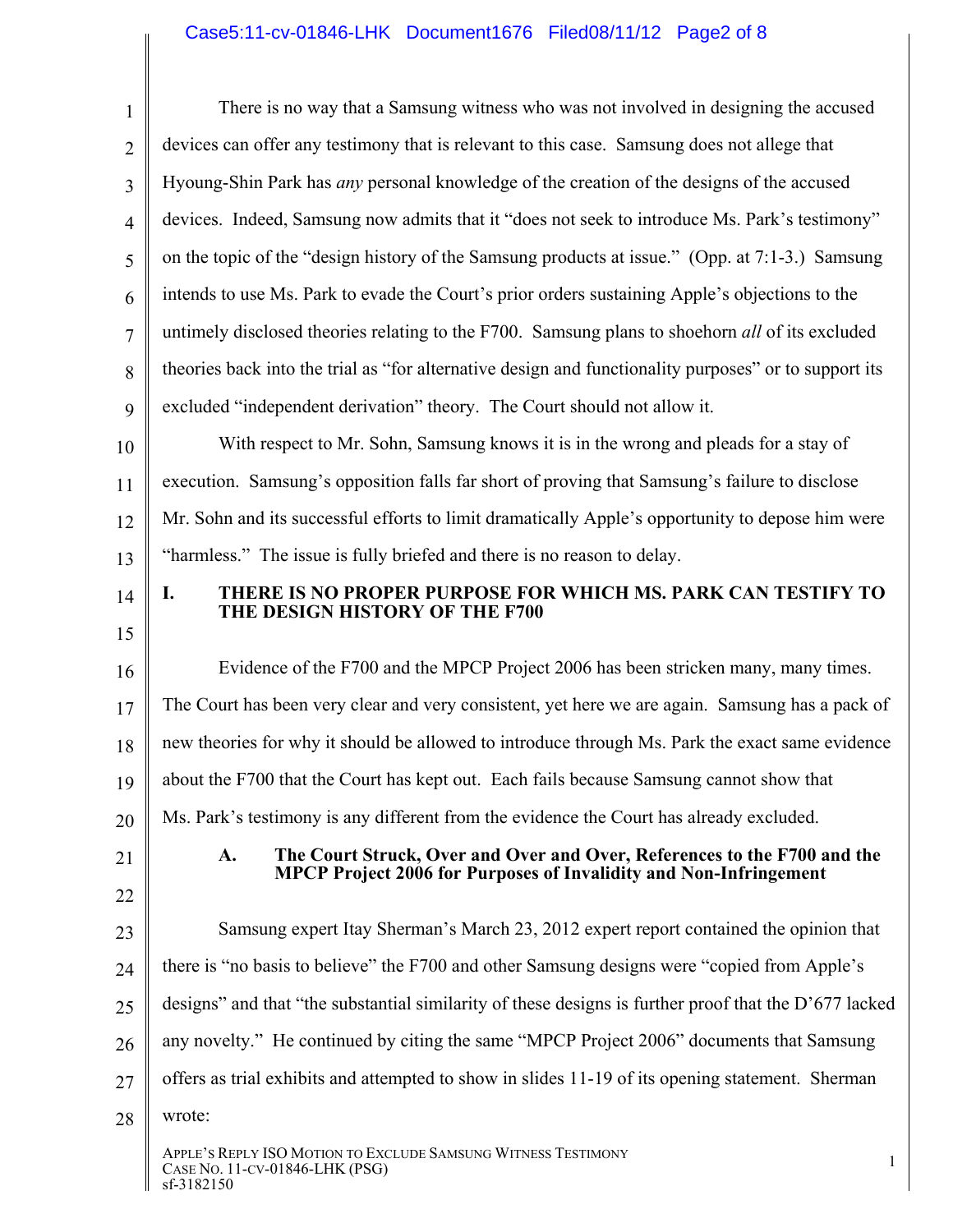|                | Case5:11-cv-01846-LHK Document1676 Filed08/11/12 Page3 of 8                                                                                   |
|----------------|-----------------------------------------------------------------------------------------------------------------------------------------------|
|                |                                                                                                                                               |
| 1              | The following images were included in several reports and<br>presentations, which I understand Samsung created between July                   |
| $\overline{2}$ | and September 2006 in connection with the project that yielded the<br>F700 [Bates number]. I understand that these reports were designed      |
| 3              | to create and recommend an interface for a touchscreen mobile<br>phone that was currently in development. The images show a                   |
| 4              | design for a touchscreen phone having a rectangular shape, corners<br>with equal radii, a large rectangular display covering most of the      |
| 5              | front surface, a single button below the display screen, a black<br>border surrounding the display area, and a thin, white, even border       |
| 6              | on the perimeter of the device. These internal designs were created<br>before the announcement or disclosure of the first iPhone or the       |
| $\overline{7}$ | filing of the application for the $D'677$ patent.                                                                                             |
| $8\,$          | (Dkt. No. 939-4 Ex. 27 (sealed) at 39-40.) Similarly, Samsung expert Anders relied on the                                                     |
| 9              | KR 30-0452985 patent application (which Samsung describes as "the design patent application                                                   |
| 10             | for the F700") as "prior art" relevant to non-infringement. ( <i>E.g., id. Ex.</i> 30 (sealed) at Part B                                      |
| 11             | page 8, Part C page 5.) Samsung expert Lucente also cited the F700 and MPCP Project 2006 as                                                   |
| 12             | prior art to Apple's GUI design patents. ( <i>Id.</i> Ex. 26 (sealed) at 36, 37, 58.)                                                         |
| 13             | Judge Grewal scrutinized the parties' disclosures, weighed the arguments, and struck these                                                    |
| 14             | theories because they were never previously disclosed. (Dkt. No. 1144 at 3-5.) Samsung sought                                                 |
| 15             | relief from this Court and was denied.                                                                                                        |
| 16             | Based on Judge Grewal's Order, Samsung's expert testimony<br>regarding the invalidity, noninfringement, and lack of                           |
| 17             | distinctiveness arguments that were not timely disclosed in                                                                                   |
| 18             | amended contention interrogatory answers are inadmissible.<br>pursuant to Judge Grewal's Order. In light of Judge Grewal's                    |
| 19             | ruling, Samsung will not be permitted to argue, through fact<br>witnesses or otherwise, for invalidity of design patents, non-                |
| 20             | infringement of design patents, or lack of distinctiveness of trade<br>dress based on theories not timely disclosed in Samsung's amended      |
| 21             | responses to contention interrogatories.                                                                                                      |
| 22             | (Dkt. No. 1545 at 9-10.) The Court expressed doubt as to whether there could be <i>any</i> permissible                                        |
| 23             | use of that evidence:                                                                                                                         |
| 24             | Although it is difficult to determine in the abstract, the Court is                                                                           |
| 25             | doubtful that many (if not most) of the prior art references and other<br>evidence will be admissible for purposes, unrelated to the untimely |
| 26             | disclosed theories. These stricken prior art references will have to<br>be relevant and admissible under FRE 401, 402 and 403.                |
| 27             | (Id.)                                                                                                                                         |
| 28             |                                                                                                                                               |
|                | APPLE'S REPLY ISO MOTION TO EXCLUDE SAMSUNG WITNESS TESTIMONY<br>2<br>CASE NO. 11-CV-01846-LHK (PSG)<br>sf-3182150                            |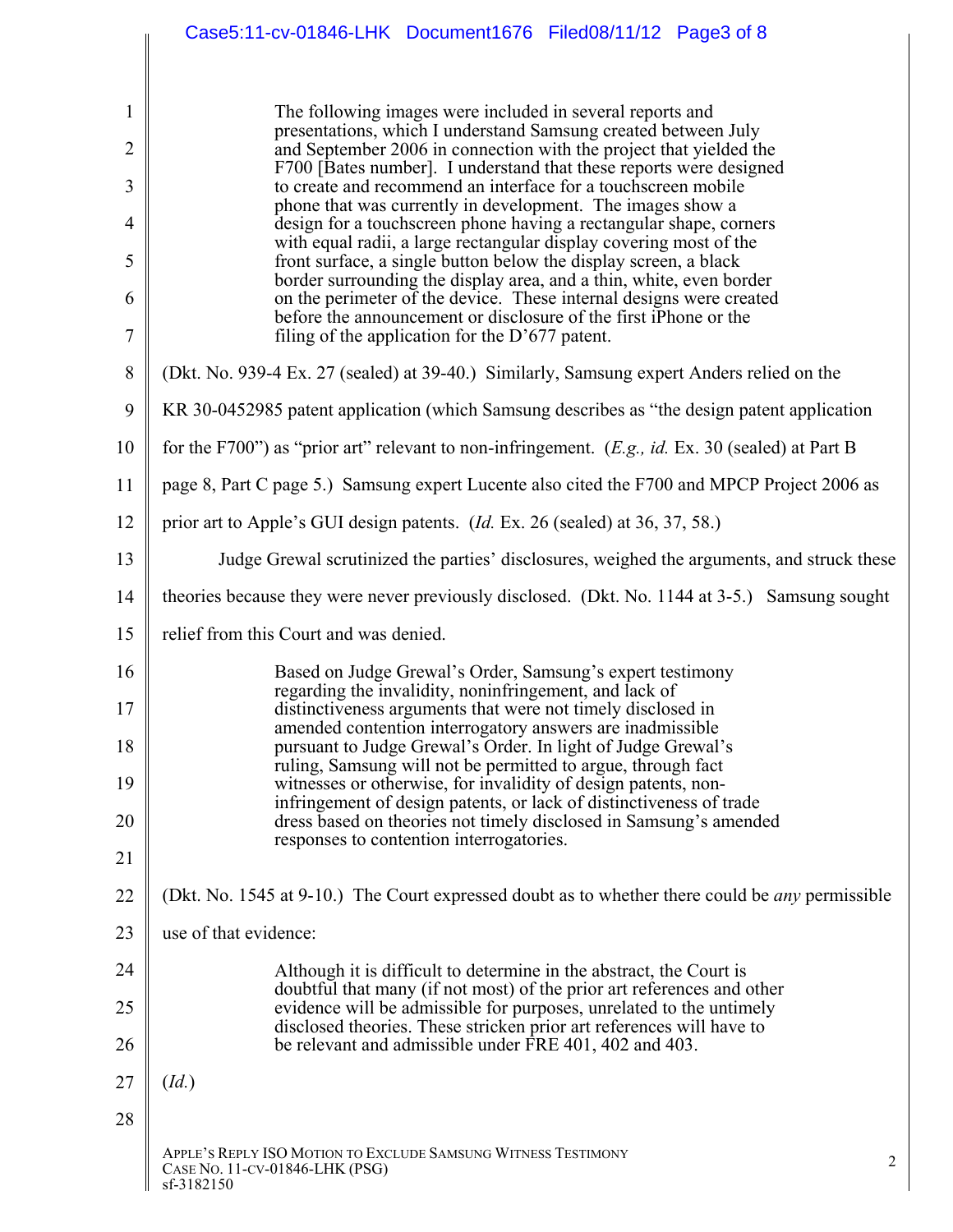# Case5:11-cv-01846-LHK Document1676 Filed08/11/12 Page4 of 8

| $\mathbf{1}$   | Samsung attempted to use the same evidence in opening statement slides 11-19. The                                        |
|----------------|--------------------------------------------------------------------------------------------------------------------------|
| $\overline{2}$ | Court struck them. (Dkt. No. 1456 at 2.) Samsung moved for reconsideration, arguing that the                             |
| $\overline{3}$ | evidence relating to the F700 and the MPCP goes neither to invalidity nor non-infringement, but                          |
| $\overline{4}$ | to "independent derivation." The Court denied reconsideration, finding that the "independent"                            |
| 5              | derivation" theory was not timely disclosed, but gave Samsung the opportunity to make another                            |
| 6              | written submission. (Reply Declaration of Jason R. Bartlett in Support of Motion to Exclude                              |
| $\overline{7}$ | Samsung Witness Testimony ("Bartlett Decl.") Ex. 1 at 39:7-9, 40:10-22.) Samsung then made                               |
| 8              | an offer of proof that evidence was offered for "independent creation and to rebut allegations of                        |
| 9              | copying" and willful infringement. (Dkt. No. 1463 at 2-3; see also 1480 (Apple response).) The                           |
| 10             | Court denied reconsideration. (Dkt. No. 1510 at 2.) Before opening statements, Samsung                                   |
| 11             | "begged" the Court to reconsider <i>again</i> , arguing that Samsung should be allowed to introduce                      |
| 12             | "evidence that we had that design patent in 2006." (Bartlett Decl. Ex. 1 at 291:22-292:9.) The                           |
| 13             | Court's response could not have been clearer: "Mr. Quinn, please. Please. We've done three                               |
| 14             | reconsiderations on this and we need to move forward You've made your record Don't                                       |
| 15             | make me sanction you." (Id. at 292:10-293:2; see also Bartlett Decl. Ex. 1 at 349:15-23                                  |
| 16             | (overruling Samsung objection that Apple "opened the door" in opening statement and Samsung                              |
| 17             | should be allowed to introduce evidence F700 was developed before iPhone).)                                              |
| 18             | Next, Samsung leaked the excluded evidence to the press. Apple moved for sanctions.                                      |
| 19             | The Court reserved for after the trial the question of what consequences might be appropriate, but                       |
| 20             | once again reiterated why evidence of the F700 and the MPCP Project 2006 had to be excluded:                             |
| 21             | I don't want anyone to lose sight of the fact that this is a situation of                                                |
| 22             | Samsung and Quinn Emanuel's own making. Had Samsung timely<br>complied with its discovery obligations, there would be no |
| 23             | exclusion.                                                                                                               |
| 24             | ( <i>Id.</i> at $575:25-576:5$ .)                                                                                        |
| 25             | <b>B.</b><br>Samsung Tried to Sneak the F700 and the MPCP Project 2006 in as                                             |
| 26             | "Impeachment" but Was Stopped Cold                                                                                       |
| 27             | The Court already has rejected Samsung's theory that it can evade the Court's orders                                     |
| 28             | excluding the F700 for non-infringement purposes through impeachment. ( <i>Id.</i> at 1188:4-1189:4.)                    |
|                | APPLE'S REPLY ISO MOTION TO EXCLUDE SAMSUNG WITNESS TESTIMONY<br>3<br>CASE NO. 11-CV-01846-LHK (PSG)<br>sf-3182150       |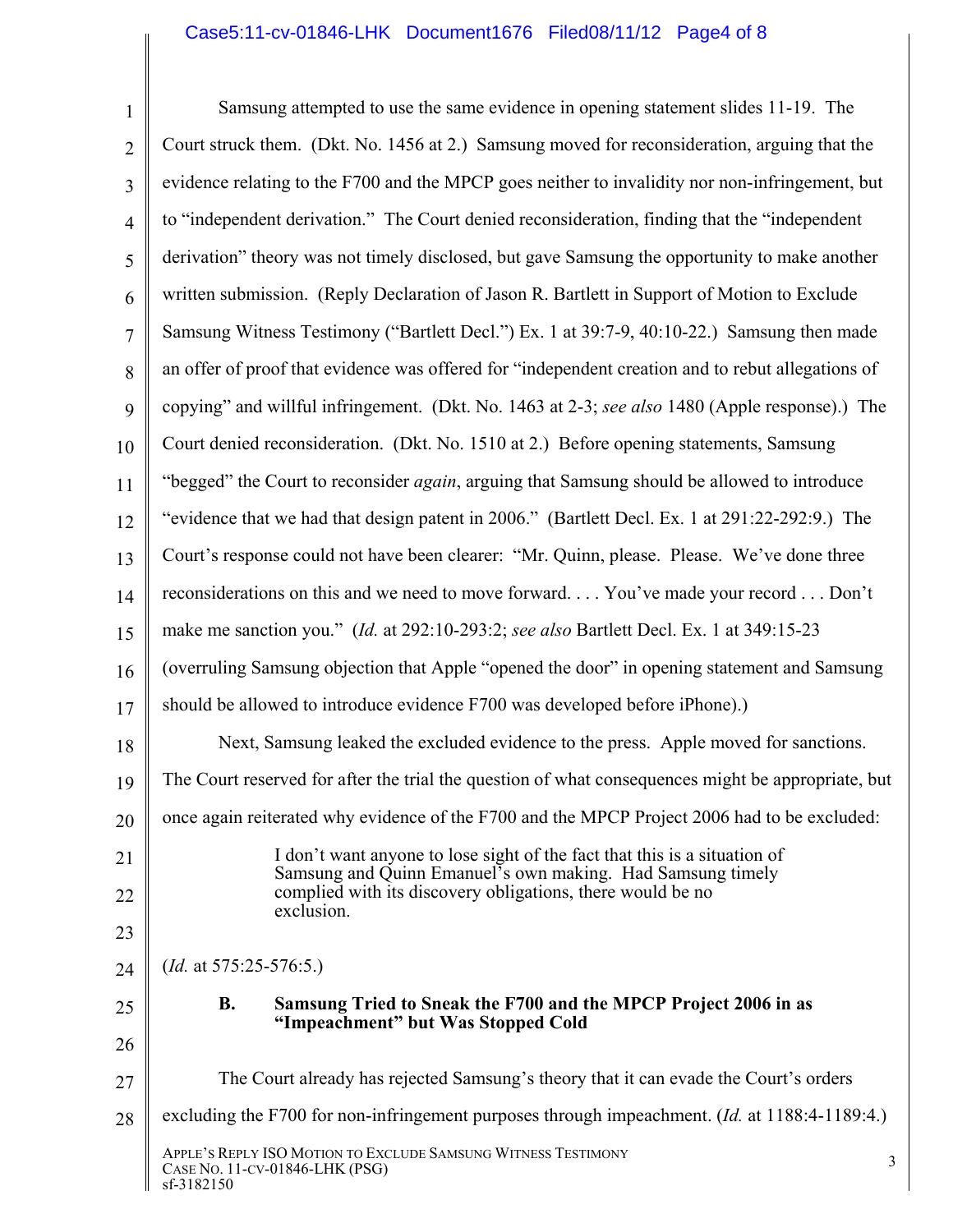## Case5:11-cv-01846-LHK Document1676 Filed08/11/12 Page5 of 8

| $\mathbf{1}$   | Immediately after the Court allowed Mr. Bressler to answer a question as to whether the F700                                                                                                                                                                                                                                                                                                                                                                            |
|----------------|-------------------------------------------------------------------------------------------------------------------------------------------------------------------------------------------------------------------------------------------------------------------------------------------------------------------------------------------------------------------------------------------------------------------------------------------------------------------------|
| $\overline{2}$ | was substantially similar to the iPhone initial design, Samsung showed a slide of the accused                                                                                                                                                                                                                                                                                                                                                                           |
| 3              | Infuse 4G next to the F700. Apple objected on the ground that Samsung was making a non-                                                                                                                                                                                                                                                                                                                                                                                 |
| $\overline{4}$ | infringement argument, in violation of the Court's orders. The Court sustained Apple's objection,                                                                                                                                                                                                                                                                                                                                                                       |
| 5              | and directed Samsung to take down the slide. Samsung's counsel then argued that the slide was                                                                                                                                                                                                                                                                                                                                                                           |
| 6              | offered to impeach Mr. Bressler's testimony, asserting that Samsung is allowed "to show, through                                                                                                                                                                                                                                                                                                                                                                        |
| $\overline{7}$ | impeachment, that the phones that this witness is accusing of being substantially similar look different                                                                                                                                                                                                                                                                                                                                                                |
| 8              | from a phone that's not accused that the witness says is not substantially similar." The Court rejected                                                                                                                                                                                                                                                                                                                                                                 |
| 9              | that argument, stating: "Overruled. Go ahead. Go to your next line of questioning please." (Id.                                                                                                                                                                                                                                                                                                                                                                         |
| 10             | at 1189:2-4.)                                                                                                                                                                                                                                                                                                                                                                                                                                                           |
| 11             | Remarkably, Samsung contends that the Court's rulings <i>authorized</i> use of the F700 as                                                                                                                                                                                                                                                                                                                                                                              |
| 12             | impeachment for non-infringement. <sup>1</sup> (Opp. at $5$ n.1.) The transcript shows otherwise. And                                                                                                                                                                                                                                                                                                                                                                   |
| 13             | Samsung's improper questioning of Mr. Bressler to evade the Court's orders excluding the F700                                                                                                                                                                                                                                                                                                                                                                           |
| 14             | for non-infringement purposes confirms the prejudice to Apple that would arise from allowing                                                                                                                                                                                                                                                                                                                                                                            |
| 15             | Ms. Park's testimony. <sup>2</sup>                                                                                                                                                                                                                                                                                                                                                                                                                                      |
| 16<br>17       | Apple Did Not Agree to Let Samsung Evade the Court's Orders By Admitting<br>$\mathbf{C}$ .<br>the KR30-0452985 Application                                                                                                                                                                                                                                                                                                                                              |
| 18             | Apple did not stipulate to admission of KR30-0452985, the patent application allegedly                                                                                                                                                                                                                                                                                                                                                                                  |
| 19             | relating to the F700. Samsung refers the Court to an email exchange that it purports to quote but                                                                                                                                                                                                                                                                                                                                                                       |
| 20             | tellingly does not attach to the declaration accompanying its opposition. Apple agreed that the                                                                                                                                                                                                                                                                                                                                                                         |
| 21             | KR'985, because it was attached to Mr. Sherman's preliminary injunction declaration, need not                                                                                                                                                                                                                                                                                                                                                                           |
| 22             | be stricken as a prior art reference under Judge Grewal's order pertaining to invalidity. But Apple                                                                                                                                                                                                                                                                                                                                                                     |
| 23             | expressly did <i>not</i> agree that KR'985 could be used for all purposes, such as non-infringement; nor                                                                                                                                                                                                                                                                                                                                                                |
| 24             | did Apple agree not to move to exclude Samsung's alleged "invalidity" theory pertaining to the                                                                                                                                                                                                                                                                                                                                                                          |
| 25             |                                                                                                                                                                                                                                                                                                                                                                                                                                                                         |
| 26<br>27       | <sup>1</sup> Samsung's citation to the transcript omits the Court's directive that Samsung move on to the next line of<br>questioning and that the Court was overruling counsel's proffer after sustaining Apple's objection twice.<br>Samsung completely mischaracterizes the Court's exchange with Samsung counsel at pages 1032:10-1041:11.<br>Nowhere in this exchange does the Court "allow <sup>[1]</sup> F700 questioning to impeach Mr. Bressler's infringement |

<sup>28</sup>  Nowhere in this exchange does the Court "allow[] F700 questioning to impeach Mr. Bressler's infringement opinion." (Opp at 5 n.1.) The Court states that it understands Samsung's position, then concludes "I'll get back to you on the F700." (Bartlett Decl. Ex. 1 at 1032:10-1041:11.)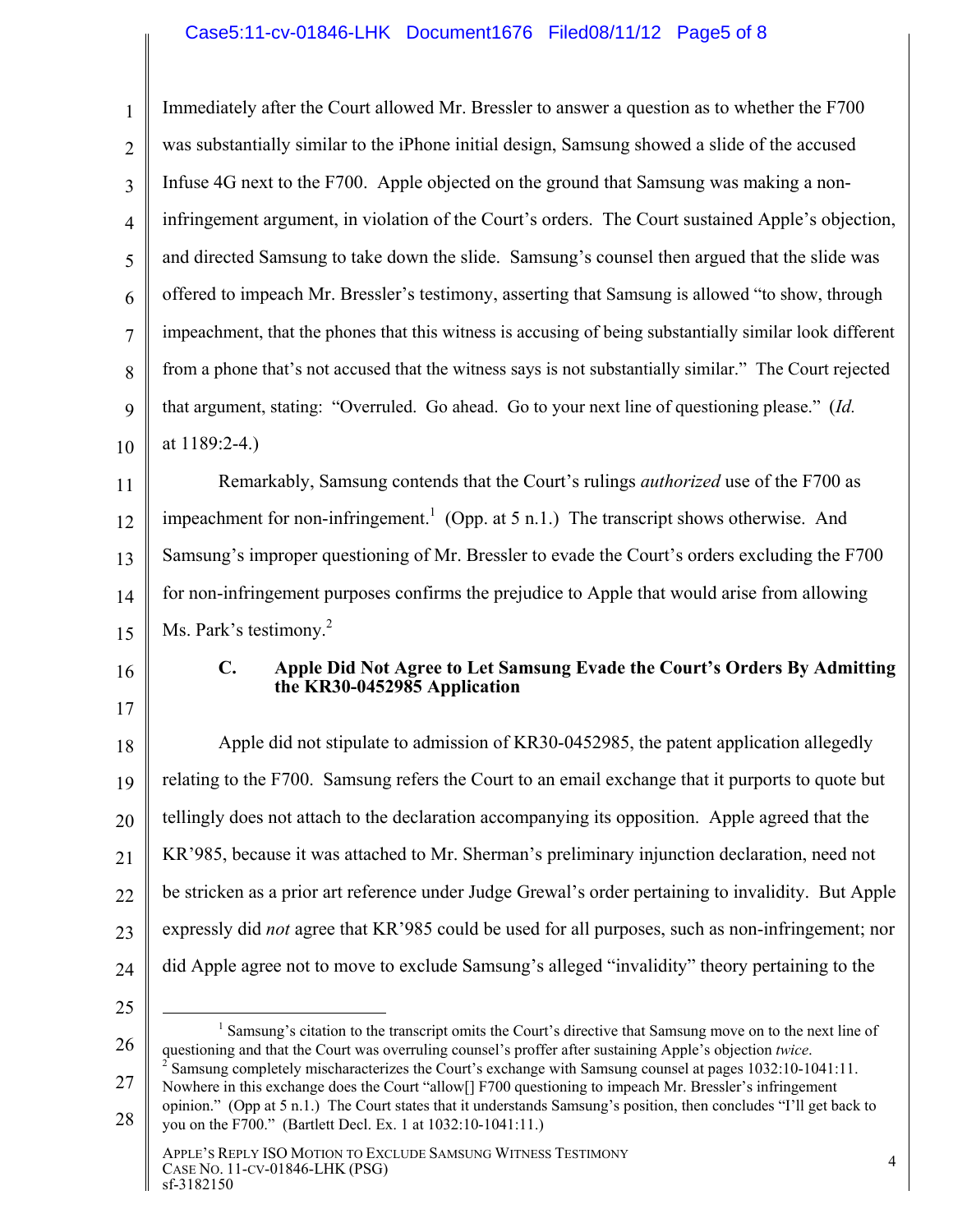#### Case5:11-cv-01846-LHK Document1676 Filed08/11/12 Page6 of 8

1 2 3 4 5 6 7 8 KR'985 application on other grounds. (Bartlett Decl. Ex. 2.) Furthermore, the Court subsequently *granted* Apple's motion *in limine* to exclude the KR'985 application as evidence of invalidity because it is *not* prior art. (Dkt. No. 1267 at 3 ("the following may not be introduced as prior art references under 35 U.S.C. § 102: KR30-0452985").) Nor did Samsung timely disclose an independent development theory relating to the KR'985 patent any more than it did the F700 product on which it is allegedly based. Thus, Samsung has no grounds to introduce the KR'985 patent based on Apple's prior agreement, and its selective quotation of the parties' correspondence is misleading.

- 9
- 10

#### **D. Ms. Park and the F700 Cannot Help Samsung "Rebut" an Allegation of "Copying" and "Willful Infringement."**

11 12 13 14 15 16 17 18 19 20 21 22 23 Samsung now claims that Ms. Park is going testify to the entire history of the F700 design to rebut Apple's allegation that Samsung copied the iPhone and that it willfully infringed. The Court, however, already struck the "independent creation" and "rebuttal" to "copying" and "willful infringement" theories. (Dkt. No. 1463 at 2-3; Dkt. No. 1480; Dkt. No. 1510 at 2.) Moreover, Samsung admits that it does not intend to offer any testimony from Ms. Park on the design of the accused products. (Opp. at 7.) Accordingly, there is no way that she could have rebutted Apple's allegation that those designs — which are the only designs at issue — were based on the iPhone. Samsung knows this, and has included lead designer Min-Hyouk Lee on its witness list, who "will testify regarding Samsung design and design of the accused Samsung devices." (Dkt. No. 1278 at 4.) If Samsung wants to attempt to rebut Apple's allegation that the accused devices copied the iPhone, it can call Mr. Lee. Ms. Park's testimony about the design of the F700 cannot rebut Apple's copying allegations as there is no allegation of copying pertaining to the F700 in this case. The F700 is not an accused device. Samsung vaguely asserts that Ms. Park will testify about "other unreleased Samsung

#### 24 25 26 27 28 phones" although its "offer of proof" does not explain what those are. (Opp. at 2-3, 7.) Given that Ms. Park was not involved in the development of the accused products, however, it is clear that these unspecified "other unreleased Samsung phones" are irrelevant to the copying issues in this case.

APPLE'S REPLY ISO MOTION TO EXCLUDE SAMSUNG WITNESS TESTIMONY STEED SINCE IS NOTHING TO EXCLUDE SAMSONG WITNESS TESTIMONT STEED AND TO SAME NO. 11-CV-01846-LHK (PSG) sf-3182150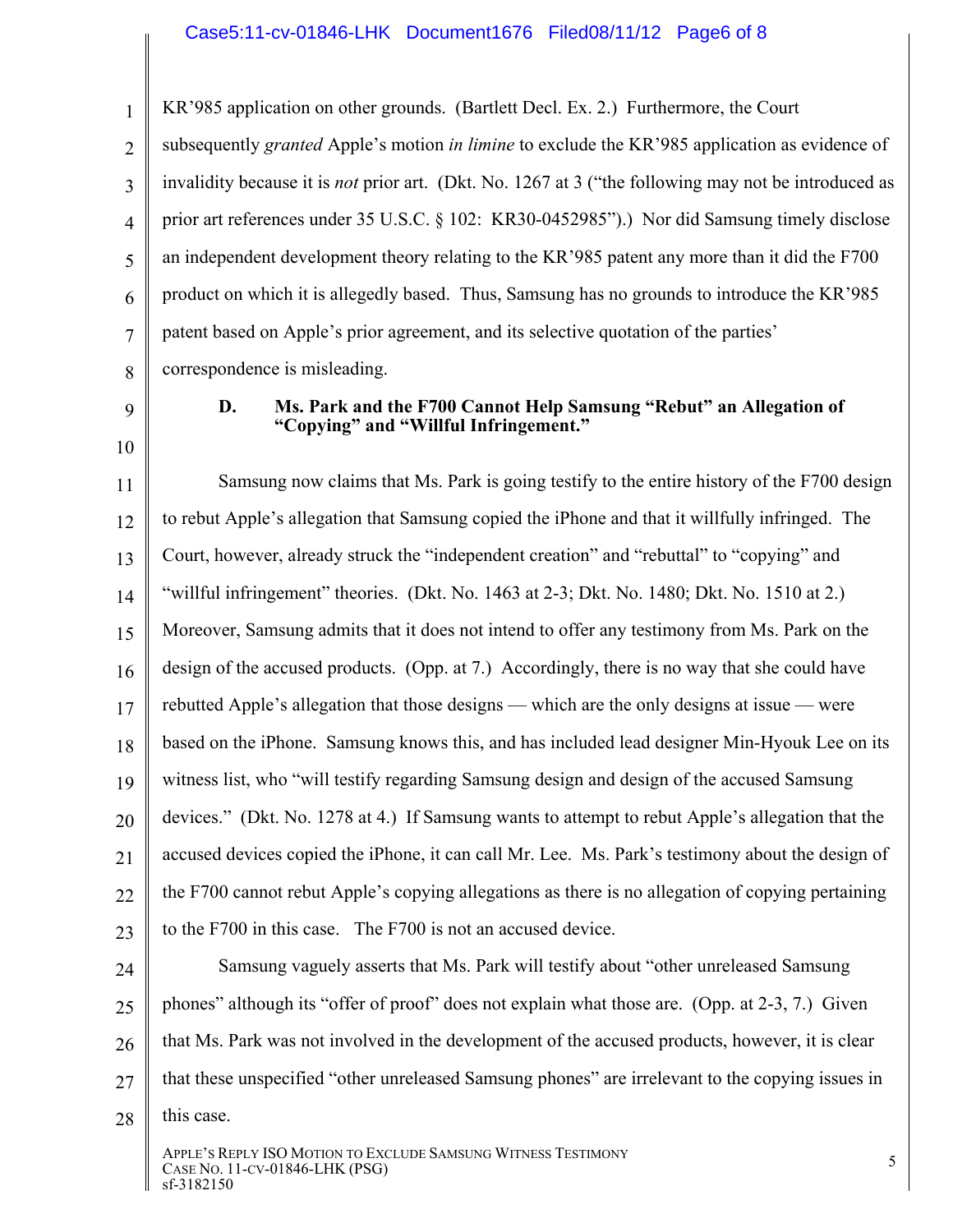2

1

## **E. Ms. Park's Proffered Testimony About "Alternative Design" and "Functionality" is Prejudicial and a Waste of Time**

3 4 5 6 7 8 9 10 11 Samsung's offer of proof is that Ms. Park will discuss at length the design history of the F700 and the functional considerations that drove each of its features. The main purpose of this testimony, plainly, is to deliver the exact message regarding the F700 that Samsung failed to deliver in opening statement with the excluded slides 11-19. If the only purpose of Ms. Park's testimony were to discuss "alternative design" and functionality, it would be an enormous waste of time and *extremely* prejudicial. No limiting instruction could prevent the jury from considering Ms. Park's testimony on the history of the F700 design as evidence of Samsung's invalidity and non-infringement theories. And even assuming there was some legitimate basis for the testimony (and there is none) the prejudice to Apple far outweighs it. Federal Rule of Evidence 403.

12 13 14 15 16 Samsung has no need to present testimony regarding the whole design history of the F700 to establish that it is an alternative design. Samsung has already explored the existence of the F700 as a viable alternative to Apple's asserted designs in its examination of Mr. Bressler. In any event, the existence of alternatives such as the F700 further supports the *validity* of Apple's design patents.

17 18 19 20 21 22 23 24 25 26 27 Whether design elements of the F700 were "functional" is irrelevant. The question at issue is whether Apple's asserted designs and trade dress, taken as a whole, are functional. Neither party alleges that the F700 is an embodiment of Apple's design patents and trade dress. Indeed, Ms. Park testified at length about how different the F700 and the iPhone designs are. (Bartlett Decl. Ex. 3.) Moreover, the specific timing and design history of the F700 is irrelevant to whether the design is "functional." If Samsung merely wants to establish that all rounded corners are functional, it may attempt to do so. It does not matter *when* or in connection with *what project* Samsung tumbled to that conclusion. Once again, the *only* purpose for introducing the alleged "functionality" of the F700 is to induce the jury to consider the evidence for the impermissible purposes that Samsung seems determined to get before the jury by any means necessary.

28